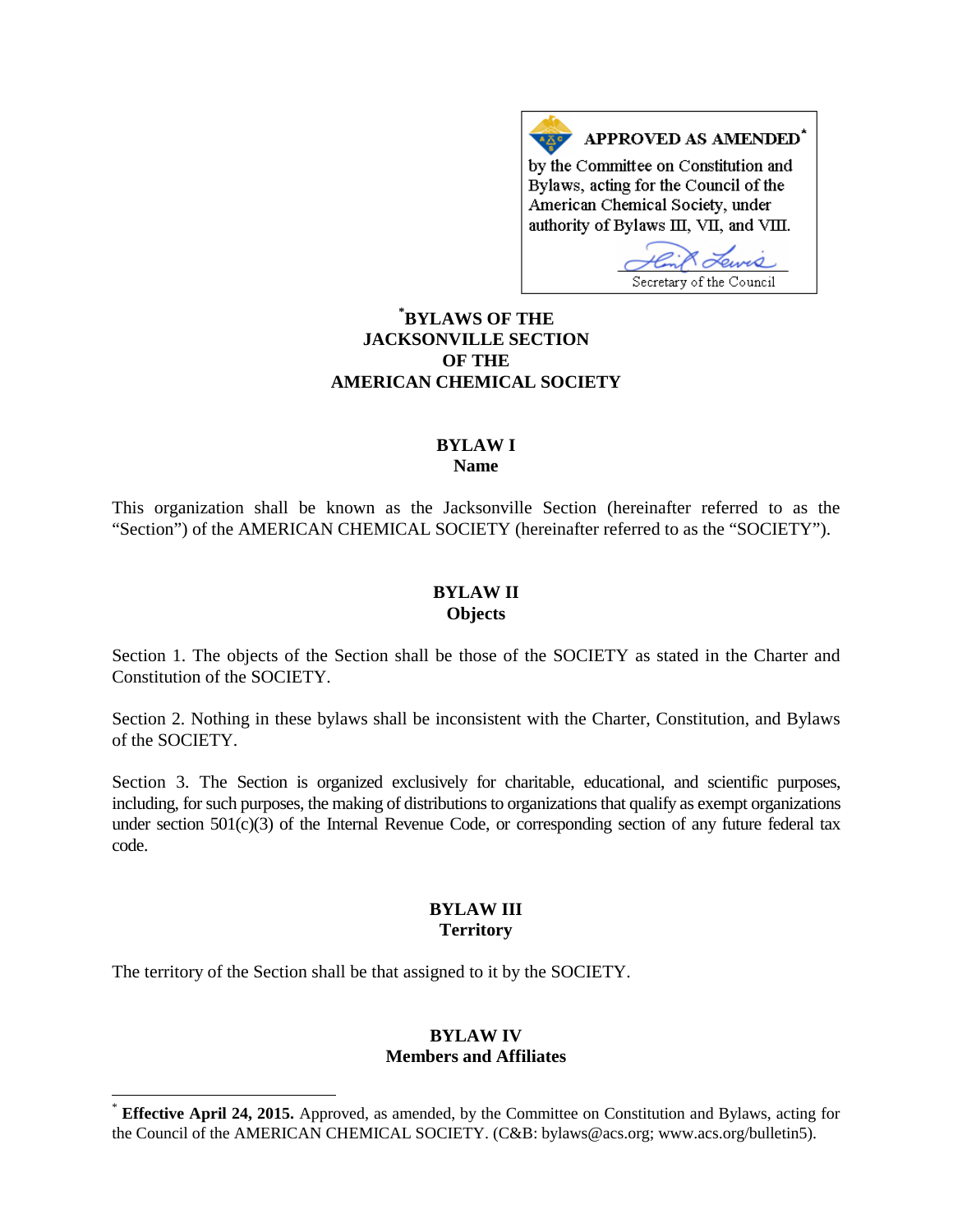Section 1. The rolls of the Section shall include those members and Society Affiliates of the SOCIETY residing within the territory of the Section, provided that any exceptions to this rule shall be made in conformity with the Constitution and Bylaws of the SOCIETY.

Section 2. The Section may have Local Section Affiliates as authorized in the Constitution and Bylaws of the SOCIETY. A Local Section Affiliate shall retain affiliate status only so long as payment is made of Local Section Affiliate dues of not less than two dollars (\$2.00) per annum.

Section 3. Members and affiliates shall have such rights and privileges as are accorded them by the Constitution and Bylaws of the SOCIETY.

Section 4. STUDENT MEMBERS may not hold elective positions or serve as Councilors, Alternate Councilors, or Temporary Substitute Councilors.

Section 5. A Society Affiliate or a Local Section Affiliate may not vote for or hold an elective position or vote on Articles of Incorporation or bylaws of the Section. A Society Affiliate may not serve as a voting member of the Executive Committee; a Local Section Affiliate may not serve as a member of the Executive Committee. Society Affiliates may be appointed as committee chairs.

### **BYLAW V**

### **Officers, Executive Committee, and Councilors**

Section 1. The officers of the Section shall be MEMBERS of the SOCIETY and the Section, and shall consist of the Chair, Chair-Elect, Secretary, and Treasurer. The Secretary and Treasurer positions may be held by the same person.

Section 2. The Executive Committee shall be the governing body of the Section and as such shall have full power to conduct, manage, and direct the business and affairs of the Section in accordance with the Constitution and Bylaws of the SOCIETY and these bylaws. The Executive Committee shall consist of the officers of the Section, the Immediate Past Chair, the Councilors, the Alternate Councilors, and two Section Directors, elected by the members of the Section. The Section Directors shall be MEMBERS of the Section. All committee chairs may serve as non-voting members of the Executive Committee.

Section 3. The duties of the officers shall be such as usually pertain to their offices, together with those required by these bylaws and by the Constitution and Bylaws of the SOCIETY, and such other duties as may be assigned to them from time to time by the Executive Committee.

- a. The duties of the Chair shall be to preside at meetings of the Executive Committee, to carry into effect the decisions and recommendations of that Committee, to preside at business meetings of the Section, to appoint all committee chairs and committee members except as stated elsewhere in these bylaws, and to carry out the duties required by the Constitution and Bylaws of the SOCIETY.
- b. The duties of the Chair-Elect shall be to assist the Chair with the direction and management of the Section. In the absence of the Chair, the duties of the office shall devolve upon the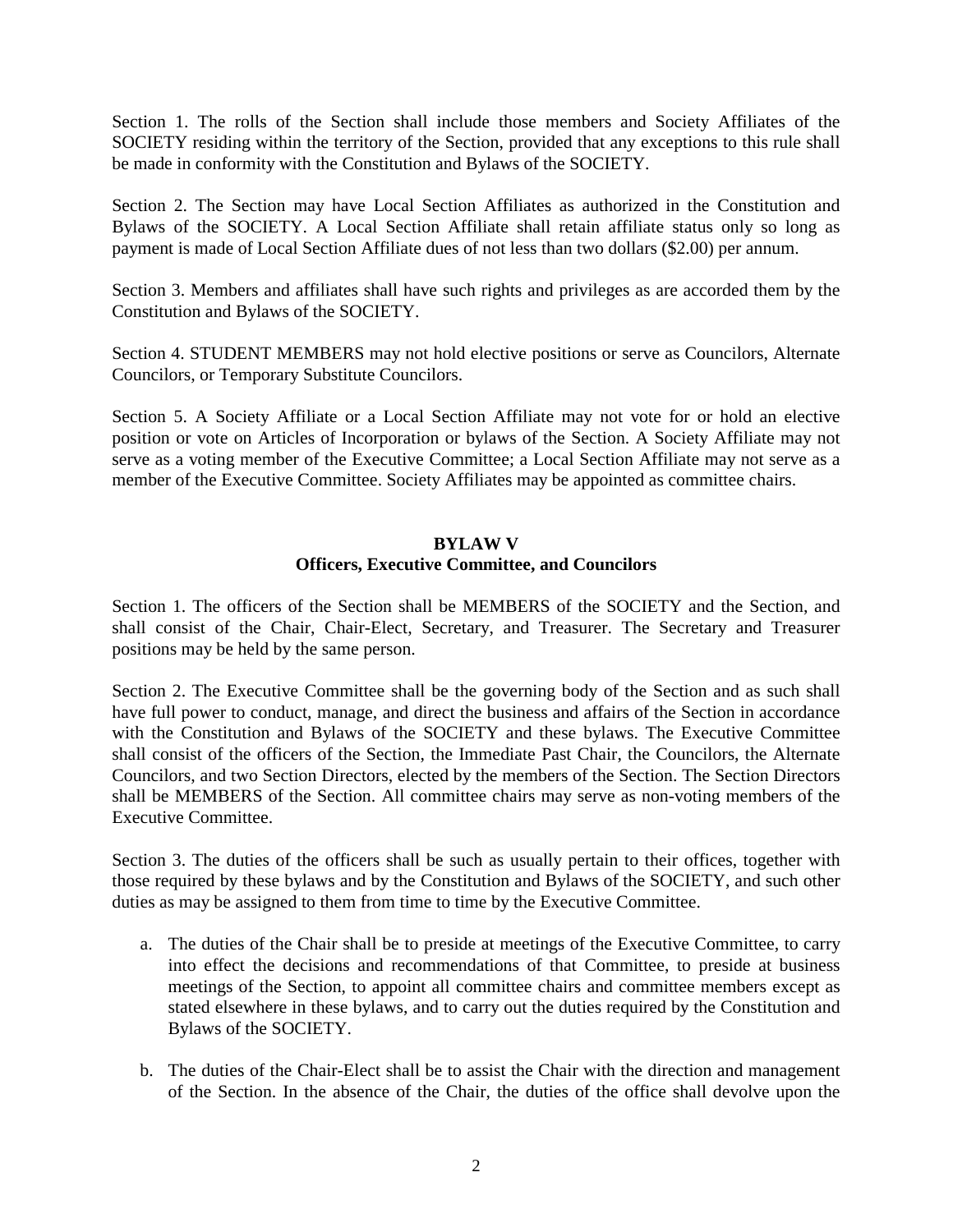Chair-Elect. The term of office shall be one year, after which time the Chair-Elect shall succeed to the Chair.

- c. The duties of the Secretary shall be to keep a record of the minutes of the meetings of the Section and of the Executive Committee, to maintain a list of members and affiliates, to send to members and affiliates such notices as the business of the Section may require, to submit a report to the Section at its annual meeting, and to carry out the duties required by the Constitution and Bylaws of the SOCIETY and elsewhere in these bylaws. The term of office shall be one year; reelection is permissible.
- d. The Treasurer shall have charge of the funds of the Section, keep an accurate record of all receipts and disbursements, receive dues, and make those disbursements approved by the Executive Committee. The Treasurer shall render an account of all transactions and of the financial condition of the Section to the Executive Committee at times set by the Committee, and shall submit such reports as are required by the Constitution and Bylaws of the SOCIETY. The term of office shall be for one year; reelection is permissible.
- e. The duties of the Section Directors may be assigned by either the Chair or the Executive Committee, as needed.

Section 4. Vacancies

- a. In the event of a vacancy in the office of Chair, the Chair-Elect shall assume the duties of Chair for the remainder of the term. In such case, the person moving into the position of Chair shall also hold that position during the normal year as Chair as part of the leadership transition.
- b. All other vacancies, except for Councilors and Alternate Councilors, shall be filled by majority vote of the Executive Committee through interim appointment of a MEMBER for the period up to the next annual election. At that time, the procedures for election as outlined in the bylaws of the Section shall be followed.
- c. An interim appointee to the vacated office of Chair-Elect shall not automatically succeed to the office of Chair. At the next election, both a Chair and a Chair-Elect shall be elected.

Section 5. Councilors, Alternate Councilors, and Temporary Substitute Councilors

- a. The Section shall have Councilors and Alternate Councilors as provided in the Constitution and Bylaws of the SOCIETY. The Section's Councilors and Alternate Councilors shall carry out those duties assigned to them by the Constitution and Bylaws of the SOCIETY.
- b. Councilors and Alternate Councilors shall be elected from the MEMBERS for three-year terms beginning January 1. Reelection is permissible. Councilors shall be elected in separate years, whenever possible, to provide for a rotation of terms in accordance with the Constitution of the SOCIETY.
- c. In the event that a Councilor is unable to attend a specified meeting of the Council of the SOCIETY, the Chair of the Section shall appoint one of the Alternate Councilors to serve as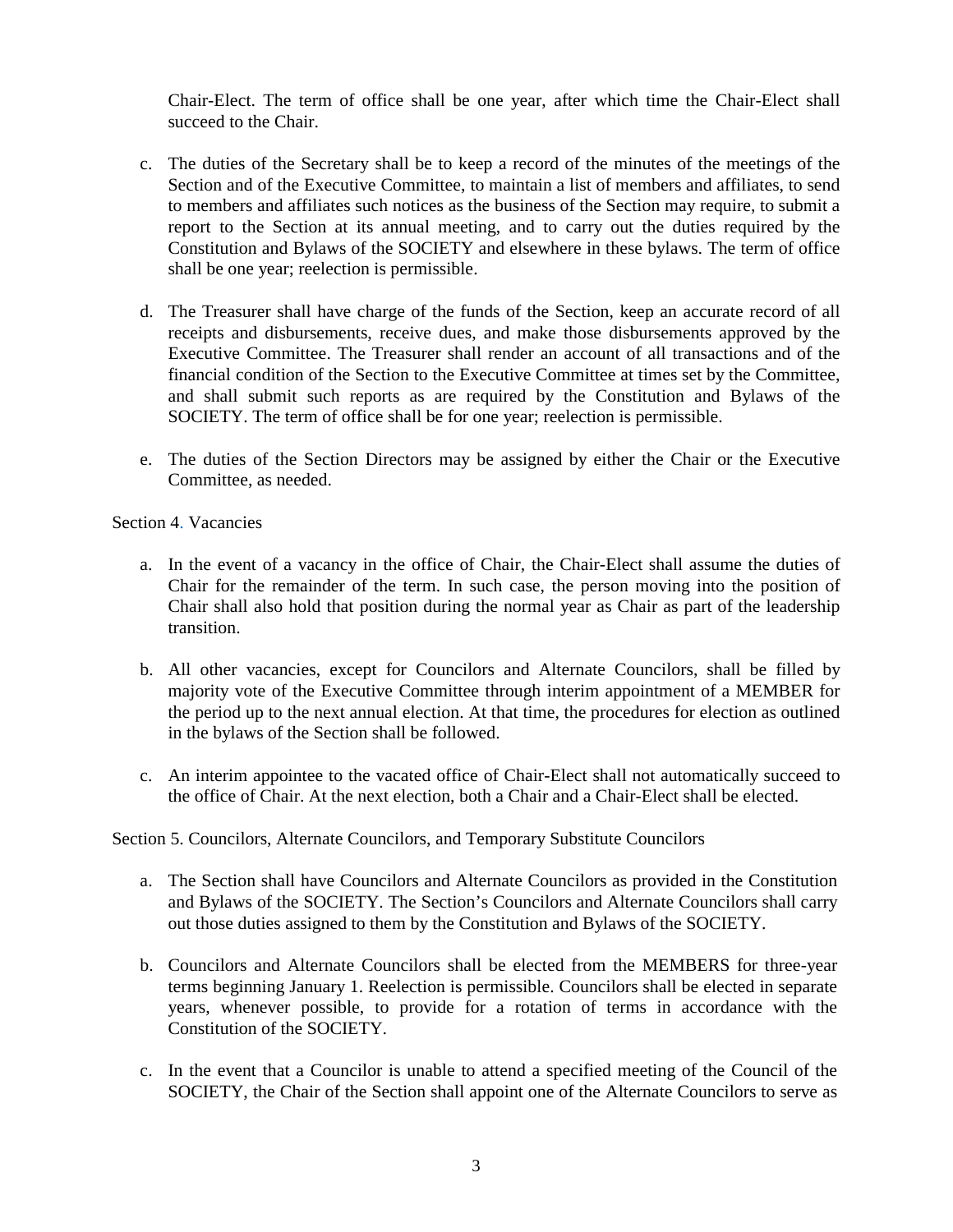Councilor at the specified meeting. Such appointment of an Alternate Councilor shall be for only one meeting.

- d. If every Councilor and Alternate Councilor of the Section will be absent from a Council meeting, thus leaving the Section without representation at such meeting, the Executive Committee may designate one MEMBER of the Section as a Temporary Substitute Councilor in accordance with the Bylaws of the SOCIETY.
- e. The Executive Committee shall designate any Councilors to be disqualified under SOCIETY Bylaw provisions for reallocation of Councilors among the Sections.
- f. Any vacancy in the position of Councilor or Alternate Councilor shall be filled for the remainder of the unexpired term at the time of the next annual election. The vacancy may be filled until the next annual election by appointment by the Executive Committee.

## **BYLAW VI Manner of Election and Terms of Office**

Section 1. The election of officers shall be conducted by a ballot distributed to the members of the Section in accordance with the Bylaws of the SOCIETY.

Section 2. Elected officers of the Section shall serve for a term of one year beginning January 1 or until their successors are elected. At the end of the Chair-Elect's term of office, the Chair-Elect shall succeed to the office of Chair. Officers, Section Directors, Councilors, and Alternate Councilors shall be elected by a ballot of those eligible to vote.

Section 3. At the September meeting of the Section, the nominations for each office to be filled will be reported by the Executive Committee. At that meeting any member of the Section may nominate additional candidates for office from the floor, if the nomination is seconded by another member present. All candidates nominated shall have indicated willingness to serve if elected.

Section 4. The candidates for each office shall be listed in an order to be selected by lot on a ballot to be distributed to each member of the Section by October 21. The ballot shall provide for a write-in candidate for each position to be filled. A paper ballot shall be provided to any member who requests it.

Section 5. The ballots shall be tabulated and validated no later than November 15. The candidate for each position receiving the largest number of votes shall be declared elected. In case of a tie vote, the Executive Committee, by ballot, shall elect from among the candidates who share the tie vote; the candidate receiving the largest number of votes shall be declared elected.

The results shall be announced by the Section Chair as soon as possible after the election and/or published on the Section's website soon thereafter. The results shall be certified to the Executive Director of the SOCIETY not later than December 1 in accordance with the Bylaws of the SOCIETY.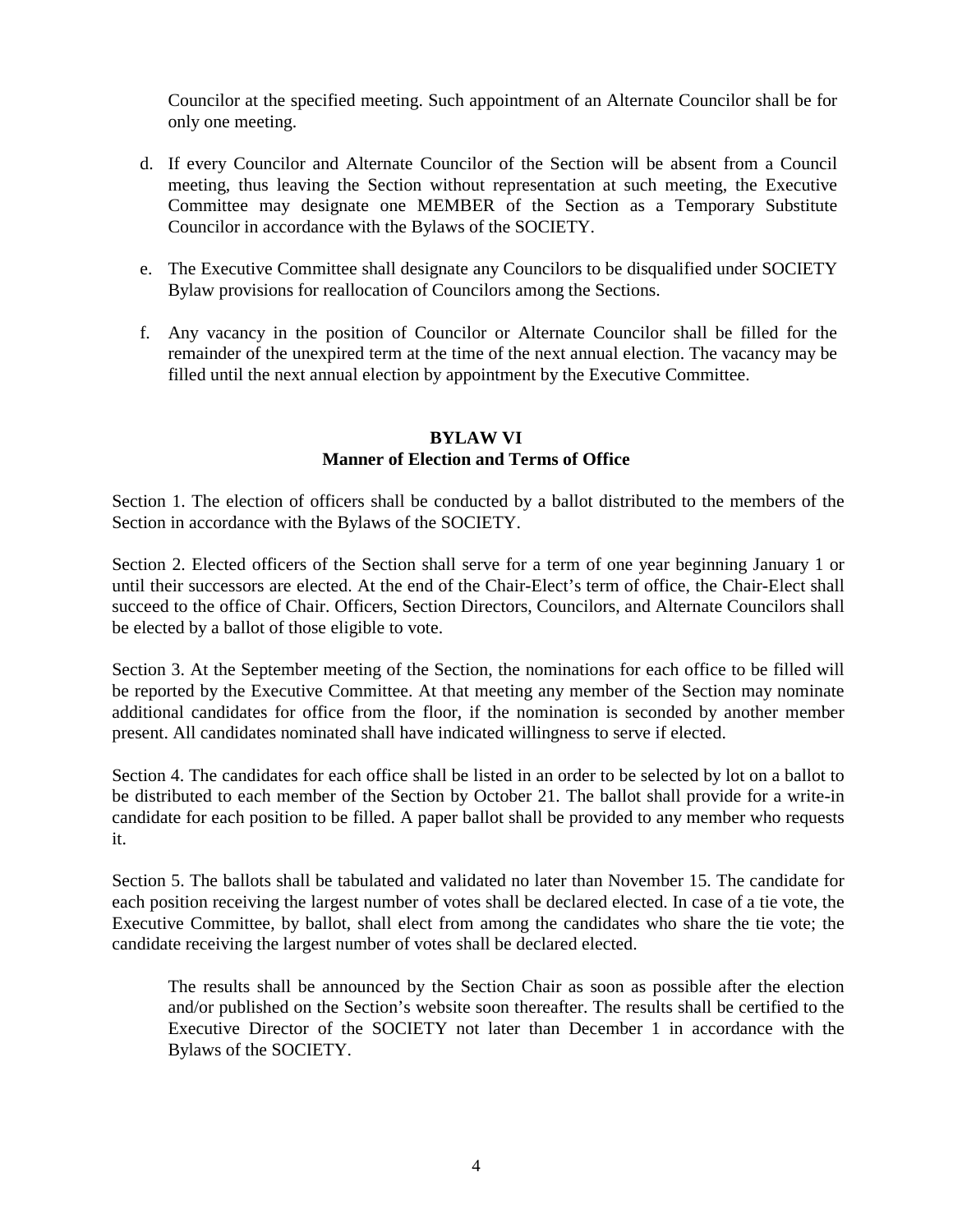Section 5. In accordance with the SOCIETY's Bylaws, balloting procedures should ensure fair balloting that is open to all eligible members, protection against fraudulent balloting, and the timely reporting and archiving of balloting results.

## **BYLAW VII Recall of Elected Officials**

Section 1. The elected officials of the Section (officers and elected Executive Committee members) are subject to recall for neglect of duties or conduct injurious to the SOCIETY. Recall procedures are not applicable to Councilors and Alternate Councilors.

Section 2. The recall of an official shall be initiated when a signed petition, indicating in writing the specific charges and reasonable substantiating evidence, is submitted to the Chair from at least five members of the Section. In the event the Chair is the official in question, the Chair-Elect shall receive the petition and shall assume the duties of the Chair with respect to this issue until the issue is resolved.

Section 3. The Chair shall, without delay, determine that the petitioners are aware of the gravity of their actions and the procedures to be followed. The Chair shall seek an alternate resolution to the problem and a withdrawal of the petition at this time. In the absence of a resolution to the problem, the Chair shall notify the members of the Executive Committee and call a special meeting within thirty days.

- a. The Executive Committee shall promptly continue the recall process or dismiss the petition as ill-founded or find an alternate resolution to the problem. The Chair shall promptly inform the petitioners and the official of the decision of the Executive Committee. If no contact with the official can be made after a reasonable effort, the Executive Committee may remove the official in question with a two-thirds (2/3) vote of the remaining members.
- b. If the proceedings continue:
	- (1) The Chair shall assign the duties of the official to another qualified MEMBER of the Section until the issue is resolved.
	- (2) The official shall be offered an opportunity to answer the allegations in the petition before the Executive Committee. A certified letter shall be sent to the last known address on the official SOCIETY membership roll. Upon notification, the official shall have thirty days to make a written response to the allegations.
	- (3) The Executive Committee shall decide whether or not to proceed after studying the official's response. The Chair shall inform the official and the petitioners of the decision of the Executive Committee. If the Executive Committee decides that the proceedings shall continue, the official shall choose one of the following options:
		- (a) The official may resign.
		- (b) The official may request a recall vote. Section members shall be informed, through brief written statements prepared by the Executive Committee and the official, of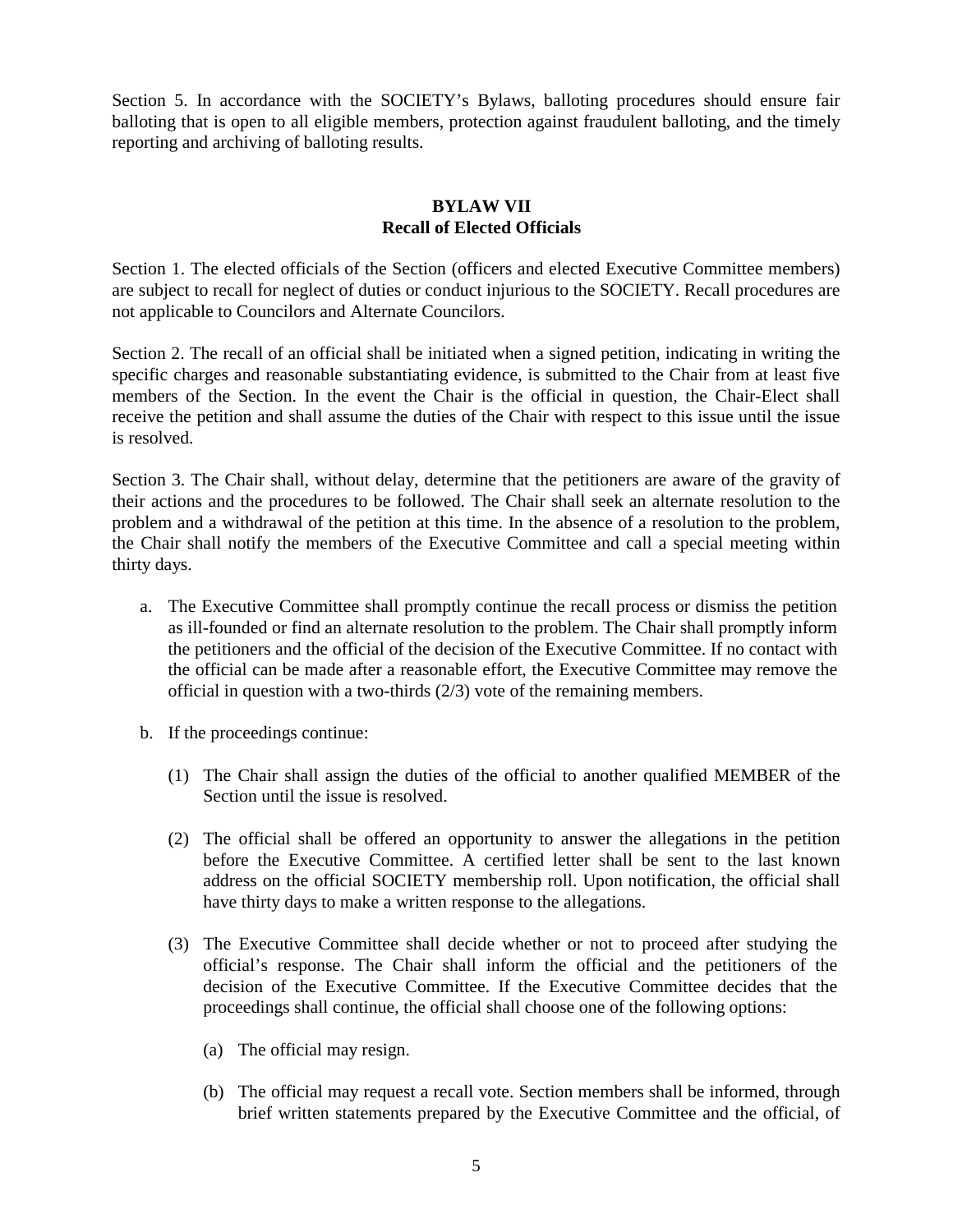the issues involved with the recall vote. Both statements shall be distributed to the members with the ballot. A paper ballot shall be provided to any member who requests it. At least two-thirds (2/3) of votes cast shall be required for the official to be removed from office. The membership shall be informed of the results of the recall vote.

- (c) The official may request a hearing and a recall vote by the remaining members of the Executive Committee. At least two-thirds (2/3) vote of the remaining members of the Executive Committee shall be required to recall the official.
- (d) The official may choose not to respond and thus forfeit the position.

Section 4. The vacancy provisions of these bylaws shall be used to fill a vacancy caused by a recall process. The Executive Director of the SOCIETY shall be informed of the recall and the filling of the vacancy.

## **BYLAW VIII Committees**

The Executive Committee shall establish committees as necessary for the proper operation of the Section.

# **BYLAW IX Meetings**

Section 1. The Section shall hold regular meetings at places, times, and intervals designated by the Executive Committee. The Executive Committee shall designate one of the regular meetings of the Section as the annual meeting.

Section 2. The Executive Committee shall set the order of business for regular meetings of the Section. The order of business may be suspended by a majority vote of the members present at any regular meeting.

Section 3. The Section may hold special business meetings upon the written request of a majority of the Executive Committee or at the written request of 15 members of the Section. Such request shall be received by the Secretary at least ten days before the date requested for the meeting and shall state the exact nature of the business to be transacted. No other business shall transpire at such meetings.

Section 4. Meetings of the Executive Committee and business meetings of the Section, with the approval of the Executive Committee, may be held by means of electronic communications technology that permits those in attendance to read or hear the proceedings substantially concurrently with their occurrence, to vote on matters submitted, to pose questions, and to make comments.

Section 5. The Executive Committee shall meet upon due notice either at the call of the Chair or upon request of a majority of its members. A quorum for an Executive Committee meeting shall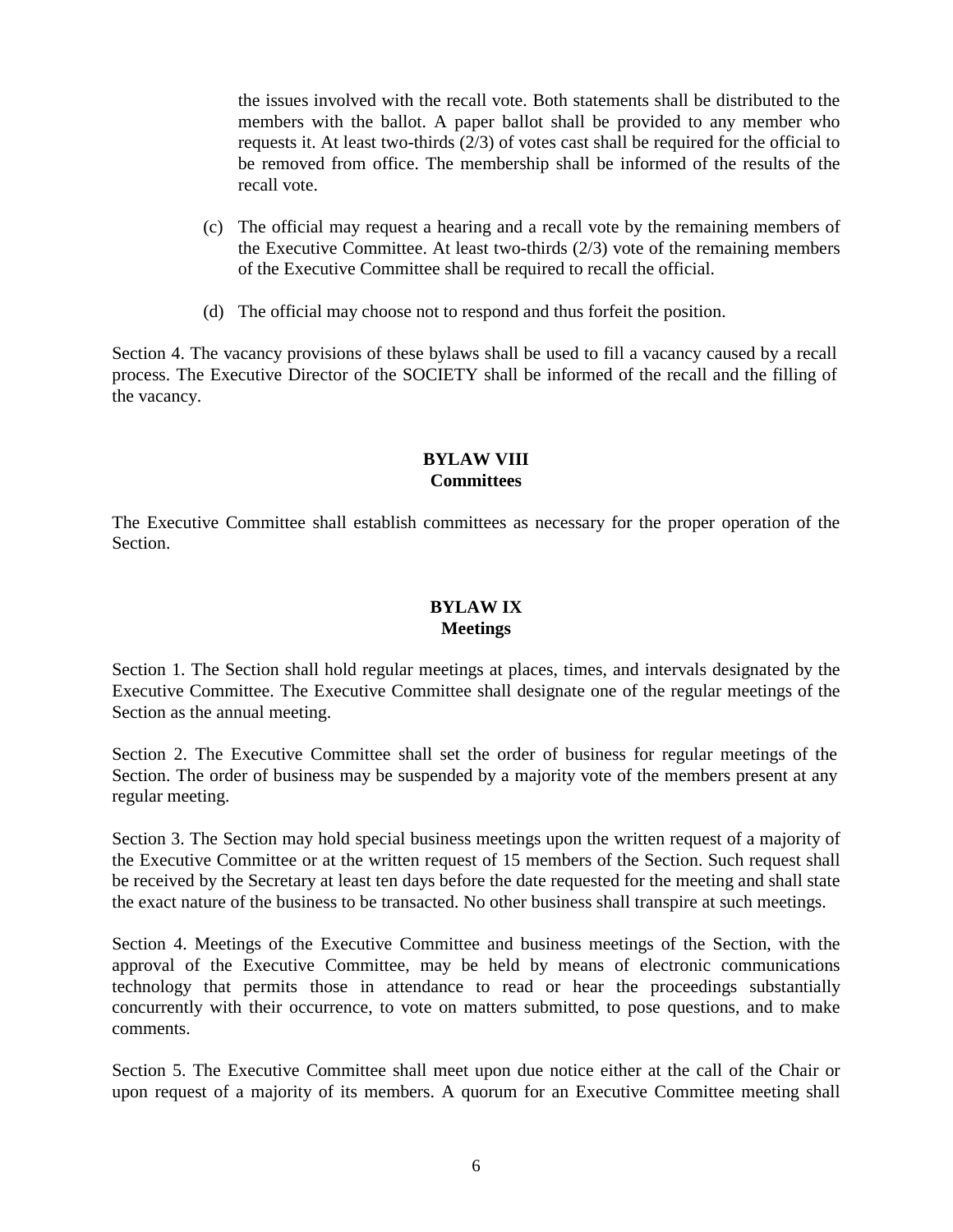consist of a majority of the members of the Committee. In the absence of a quorum, called meetings of the Executive Committee shall adjourn to a specific date.

Section 6. Due notice of all meetings shall be sent to each member and affiliate of the Section. A quorum for the transaction of business at a Section meeting shall consist of 15 members of the Section. No business shall be conducted in the absence of a quorum.

Section 7. The most recent edition of *Robert's Rules of Order Newly Revised* shall be the parliamentary authority for all matters not covered in these bylaws or in the SOCIETY's documents.

# **BYLAW X Finances**

Section 1.

- a. Members of the Section may be assessed voluntary Local Section dues in an amount set by the Executive Committee. The Executive Committee shall have the option to waive or discount dues for STUDENT MEMBERS and for others as provided in the SOCIETY's Bylaws for waived or discounted dues.
- b. Society Affiliates may be assessed annual dues in an amount set by the Executive Committee.
- c. The annual dues of Local Section Affiliates shall be determined by the Executive Committee in accordance with the Constitution and Bylaws of the SOCIETY, and as mentioned elsewhere in these bylaws.

Section 2. The Section may raise or collect funds to be expended for local purposes, and may have the entire management and control of such funds insofar as such management and control shall not conflict with any provision of these bylaws or with the Constitution or Bylaws of the SOCIETY.

Section 3. The Section may receive donations or bequests made to it, and may expend or invest the same on behalf of the Section. Such expenditures or investments shall be made by the Treasurer of the Section upon authorization by the Executive Committee.

Section 4. An annual audit of the books of the Treasurer and of any other transactions regarding the Section's funds shall be conducted by two or more disinterested members or individuals, appointed by an officer with no authority to disburse funds. The audit report shall be submitted to the Executive Committee by January 31.

### **BYLAW XI Amendments**

Section 1. A petition to amend the bylaws may be initiated by the Executive Committee, or by petition signed by at least 15 members of the Section. If the proposed amendment is approved by the Executive Committee, if practical, it shall be submitted to the SOCIETY's Committee on Constitution and Bylaws for review. After any required changes are incorporated, and any recommended changes reviewed and accepted or rejected by the Executive Committee or a majority of the petitioners, the Secretary shall, as soon as practical, distribute the amendment(s) to each